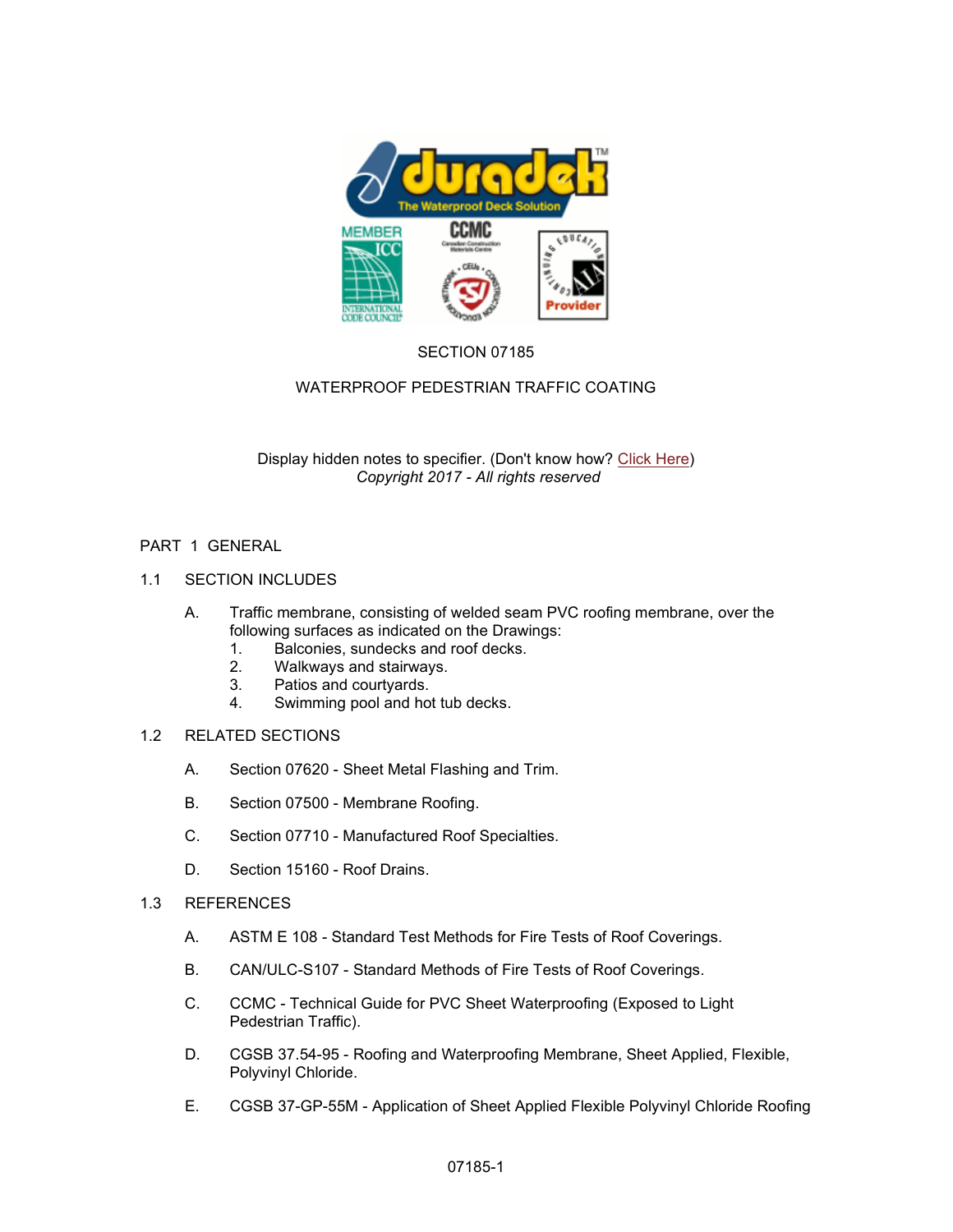Membrane.

- F. FBC 2014 Compliance with Florida Building Commission Requirements.
- G. ICC Acceptance Criteria (AC39) for Walking Decks
- H. ICC Acceptance Criteria (AC75) for Membrane Roof Covering Systems
- I. TDI RC-477 Meets Texas Department of Insurance Requirements.
- J. UBC Std 15-2 Test Standard for Determining the Fire Retardancy of Roof-covering Materials.
- 1.4 SUBMITTALS
	- A. Submit under provisions of Section 01300.
	- B. Product Data: Manufacturer's data sheets on each product to be used, including:
		- 1. Preparation instructions and recommendations.
			- 2. Storage and handling requirements and recommendations.
			- 3. Installation methods.
	- C. Shop Drawings: Installation and seaming plan, showing joints, termination details, and interface with other materials.
	- D. Verification Samples: Two 8-1/2 by 11 inch (210 by 250 mm) pieces showing finish, pattern, color, and backing with label.
	- E. Manufacturer's Certificates: Certify products meet or exceed specified requirements.

#### 1.5 QUALITY ASSURANCE

- A. Manufacturer Qualifications: Company specializing in providing products of the type specified in this section, with minimum of 25 years documented experience with products in use.
- B. Installer Qualifications: Company specializing in installing products of the type specified with trained installer and currently authorized by manufacturer.
- C. Pre-installation Meeting: Meeting to discuss waterproofing practices and precautions applicable to this project.
	- 1. Convene minimum of 7 days prior to start of installation.<br>2. Require the attendance of:
	- Require the attendance of:
		- a. Manufacturer's representative.
		- b. Contractor's field superintendent.
		- c. Installation foreman.
		- d. Other trades affected by this work.
		- e. Owner's representative.

#### 1.6 DELIVERY, STORAGE, AND HANDLING

- A. Deliver and store products in manufacturer's original containers, dry and undamaged, with seals and labels intact until ready for installation.
	- 1. Label uncured materials, both sheets and canned goods, with date of manufacturer and shelf life.
	- 2. Do not use creased or damaged sheets.
	- 3. Do not use products after end of shelf life.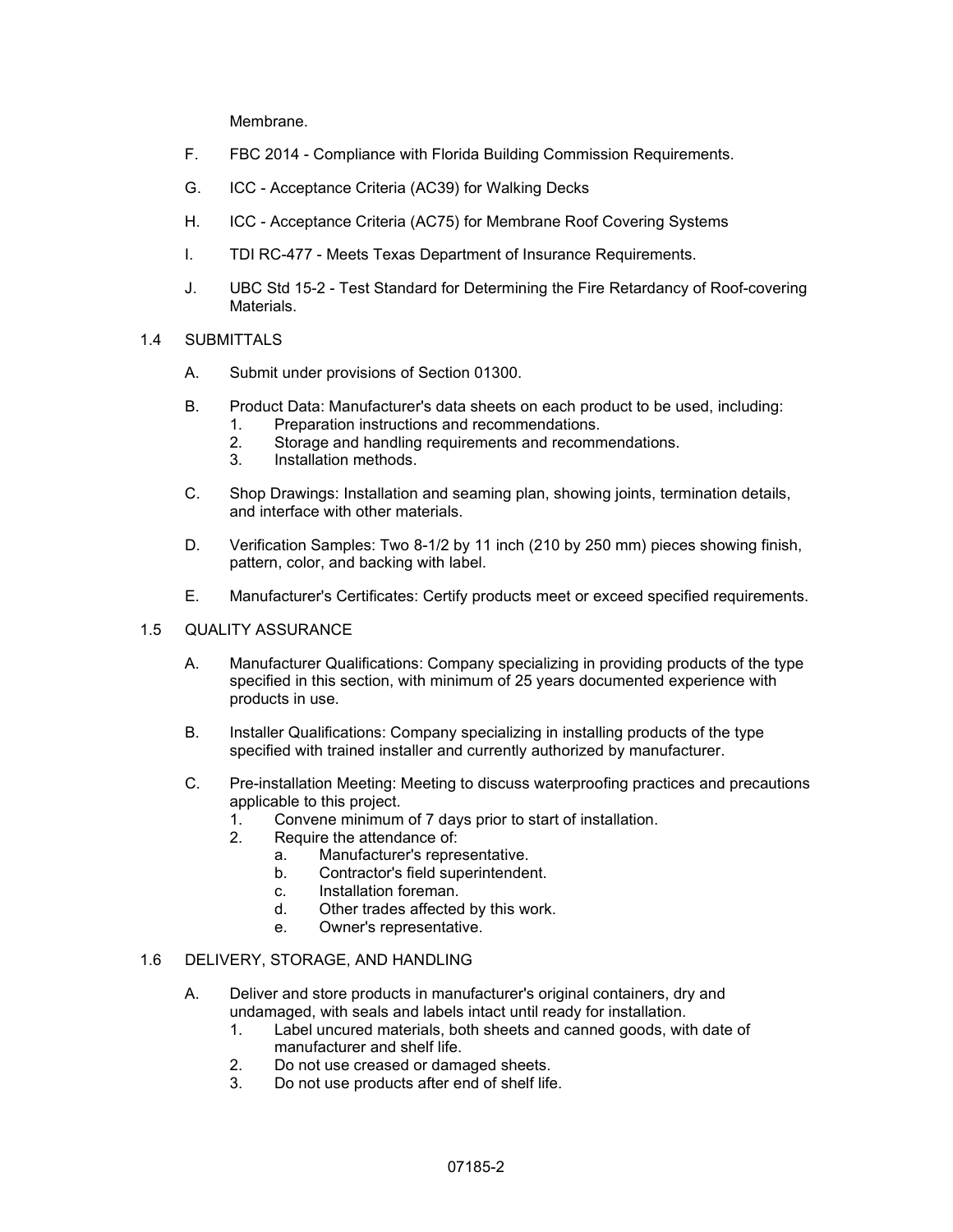- B. Store and handle materials to prevent damage.
	- 1. Place materials on pallets.
	- 2. Prevent creasing of rolled materials.<br>3 Do not use polvethylene to cover sto
	- Do not use polyethylene to cover stored materials (canvas tarpaulins are acceptable).
	- 4. Keep containers closed, except when removing materials from them.
- C. Keep materials at temperature between 40 degrees F (4.4 degrees C) and 80 degrees F (26.6 degrees C); if adhesives are exposed to lower temperature, verify useability with manufacturer before using.

#### 1.7 PROJECT CONDITIONS

A. Maintain environmental conditions (temperature, humidity, and ventilation) within limits recommended by manufacturer for optimum results. Do not install products under environmental conditions outside manufacturer's recommended limits.

## 1.8 WARRANTY

A. Provide manufacturer's 10 year warranty for membrane leaks due to a manufacturing defect, covering materials, and/or repair and replacement labor.

## PART 2 PRODUCTS

#### 2.1 MANUFACTURERS

- A. Manufacturer: Provide products of Duradek/Durarail U.S. Inc., 1722 Iron Street, North Kansas City, MO 64116. Toll Free Tel: 800-338-3568. Tel: 816-421-5830. Fax: 816-421-2924. Email: duradekus@duradek.com ; Website: www.duradek.com.
- B. Manufacturer: Provide products of Duradek/Durarail Canada Ltd., 8288 129th Street, Surrey, BC V3W 0A6 Canada. Toll Free Tel: 866-591-5594. Tel: 604-591-5594. Fax: 604-591-3100. Email: duradek@duradek.com ; Website: www.duradek.com.
- C. Substitutions: Not permitted.
- D. Requests for substitutions will be considered in accordance with provisions of Section 01600.

### 2.2 MATERIALS

- A. Traffic Membrane: Duradek Ultra; polyester reinforced PVC membrane with ultraviolet resistance, for fully-adhered installation with heat-welded seams and perimeter attachment.
	- 1. Sheet Width: 72 inches (1828.8mm).<br>2. Overall Sheet Thickness: 0.060 inch
	- 2. Overall Sheet Thickness: 0.060 inch (1.5 mm).
	- 3. PVC Film Thickness: 0.050 inch (1.3 mm).
	- 4. Weight: 55 oz/sq yd (1864 g/sq m).
	- Color:
		- a. Ultra: Arctic Quartz.
		- b. Ultra: Desert Quartz.
		- c. Ultra Legacy: Pebble Beach.
		- d. Ultra Legacy: Legacy Barnwood.
		- e. Ultra Legacy: Legacy Driftwood.<br>f Ultra Forest Floor: Birch
		- Ultra Forest Floor: Birch
		- g. Ultra Forest Floor: Alder.
		- h. Ultra Forest Floor: Ash.
		- i. Ultra Cork: Espresso.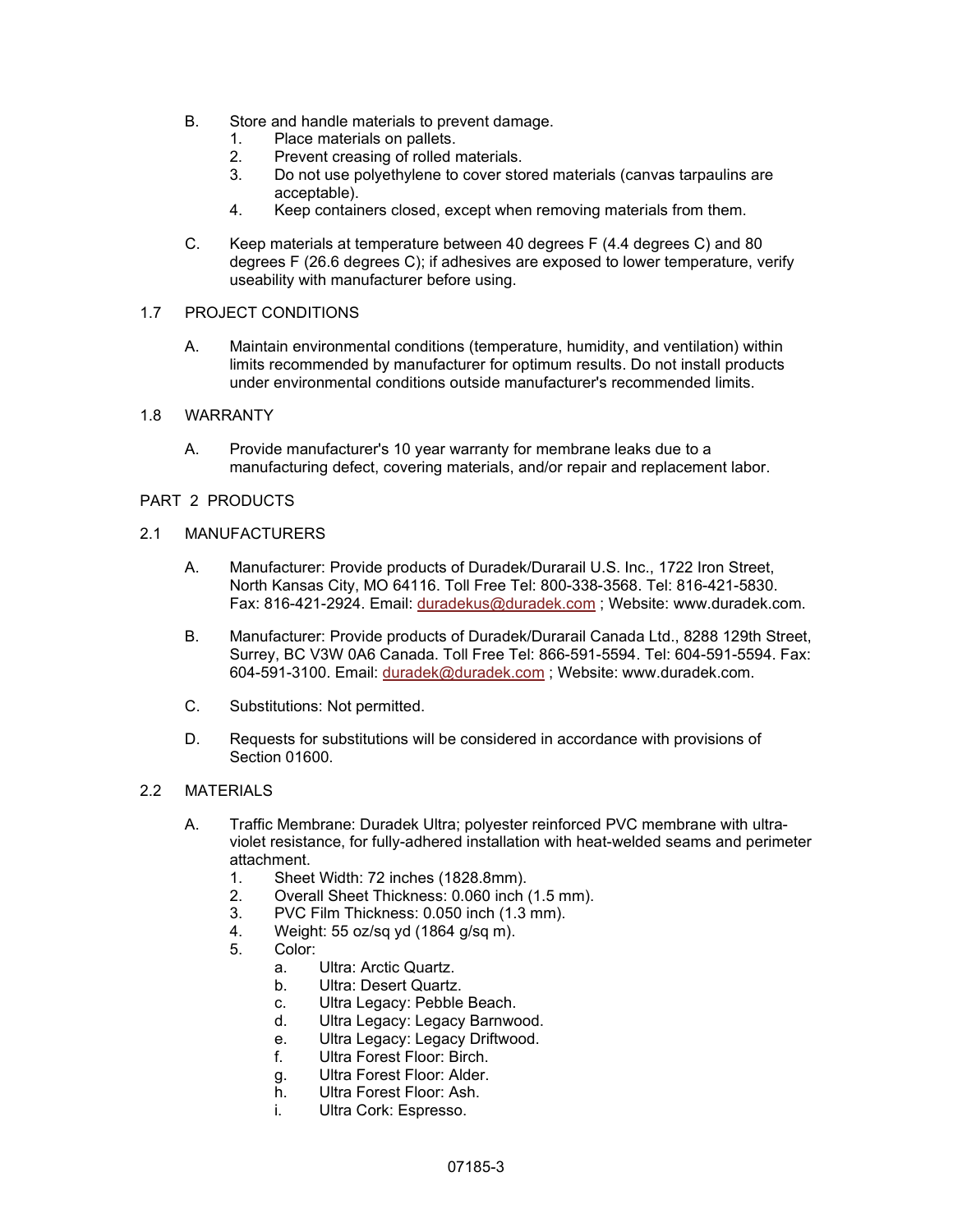- j. Ultra Cork: Macchiato.
- k. Ultra Cork: Graphite.
- l. Ultra Heritage: Agate.
- m. Ultra Heritage: Aspen.
- n. Ultra Heritage: Sienna.
- o. Ultra Heritage: Sunrise.
- p. Ultra Supreme Chip: Granite.
- q. Ultra Supreme Chip: Taupe.
- r. Ultra Supreme Chip: Sonoma.
- s. Ultra Classic: Sandstone.
- t. Ultra Classic: Steel.
- u. Ultra Surcoseal: Grey.
- v. Ultra Surcoseal: Suede.
- w. Ultra Okanagan: Flint.
- x. Ultra Okanagan: Leather.
- y. Ultra Okanagan: Linen.
- z. As selected by Architect.
- 6. Slip Resistance: Tested to meet ADA requirements.
- 7. Flammability (ASTM E 108 and UBC Std 15-2): Class A, when installed over non-combustible substrate.
- 8. Flammability (CAN/ULC-S107): Class A, when installed over non-combustible substrate.
- 9. Flammability (ASTM E 108 and UBC Std 15-2): Class C, when installed over combustible plywood substrate.
- 10. Flammability (CAN/ULC-S107): Class C, when installed over combustible plywood substrate.
- 11. International Building Code Compliance: Comply with 2012 International Building Code requirements for walking decks and ICC Acceptance Criteria for Walking Decks, as evidenced by current Evaluation Report prepared by ICC Evaluation Service (ICC-ES).
- 12. International Building Code Compliance: Comply with 2012 International Building Code requirements for walking decks and ICC Acceptance Criteria for Membrane Roof Covering Systems, as evidenced by current Evaluation Report prepared by ICC Evaluation Service (ICC-ES).
- 13. Comply with CAN/CGSB-37.54.
- 14. National Building Code of Canada Compliance: Comply with National Building Code of Canada 2010, Part 9, Clause 9.26.2.1(1)(h), and CCMC Technical Guide for PVC Sheet Waterproofing (Exposed to Light Pedestrian Traffic), as evidenced by current Evaluation Report prepared by National Research Council, Canada Construction Materials Centre (CCMC).
- 15. CMHC Approval: Approved by Canada Mortgage and Housing Corporation for use in construction financed or insured under the National Housing Act.
- B. Miscellaneous Accessories:
	- 1. Provide PVC Coated Metal, Scuppers, Overflow Drains, Roof Drains, and Trims as required for proper installation.
	- 2. Provide Surface Conditioners, Adhesives, Sealants, Fillers, and Cleaners as required for proper installation.
	- 3. Provide mechanical fastening devices color coordinated to membrane color.
- C. Adjacent Flashings: Coordinate with flashing specified in Section 07620.

# PART 3 EXECUTION

#### 3.1 EXAMINATION

A. Do not begin installation until substrates have been properly prepared.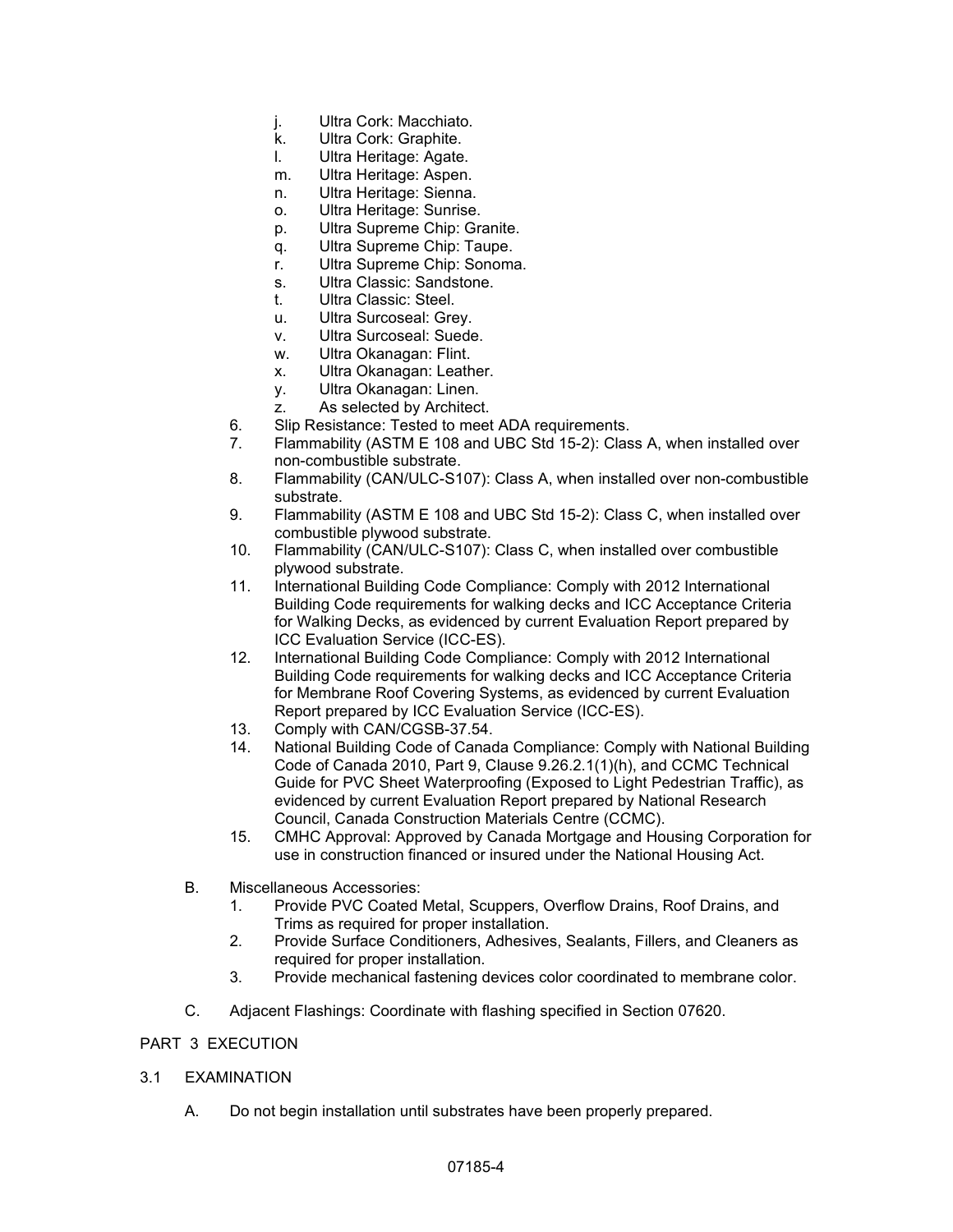- B. Verify that deck is:
	- 1. Secure, well supported, solid, and in accordance with local code structural requirements.
	- 2. Properly sloped to drains, valleys, or eaves.
	- 3. Clean and smooth, free of depressions, waves, and projections.
	- 4. Dry and free of ice and snow.
- C. If substrate preparation is the responsibility of another installer, notify Architect of unsatisfactory preparation before proceeding.

#### 3.2 PREPARATION

- A. Clean surfaces thoroughly prior to installation.
- B. Coordinate timing of installation to avoid construction traffic over completed traffic membrane surfaces.
- C. Wood Deck: Fill joints, knot holes, voids, and low areas with filler and sand smooth.
- D. Wood Deck: Cover with cementitious board meeting requirements of Class A approved application. Fill joints, knot holes, voids, and low areas with filler and sand smooth.
- E. Concrete Deck: Fill surface imperfections and variations with leveling compound. Test for and remove surface contaminants.
- F. Coordinate installation with installation of drains and similar accessories.
- G. Install flashings and accessories. Seal around all penetrations, drains, and edges.
- H. Membrane shall not come in contact with bituminous materials or polystyrene insulations. Contact manufacturer for additional information.
- I. Prepare surfaces using the methods recommended by the manufacturer for achieving the best result for the substrate under the project conditions.

## 3.3 INSTALLATION

- A. Install in accordance with manufacturer's instructions and applicable codes.
- B. Install in accordance with CGSB-37-GP-55M.
- C. Do not install when temperature is below 25 degrees F (minus 3.8 degrees C) or above 98 degrees F (36.6 degrees C). Do not install when winds are gusting over 30 mph (48.3 kph).
- D. Do not dilute primers, adhesives, coatings, or sealants.
- E. Install membrane with minimum number of seams possible. Overlap seams 3/4 inch (19 mm), to shed water; heat-weld all seams.
- F. Adhere membrane to substrate.
- G. Mechanically fasten all perimeter edges and penetrations.

## 3.4 CLEANING

A. Clean soiled areas in accordance with manufacturer's recommendations.